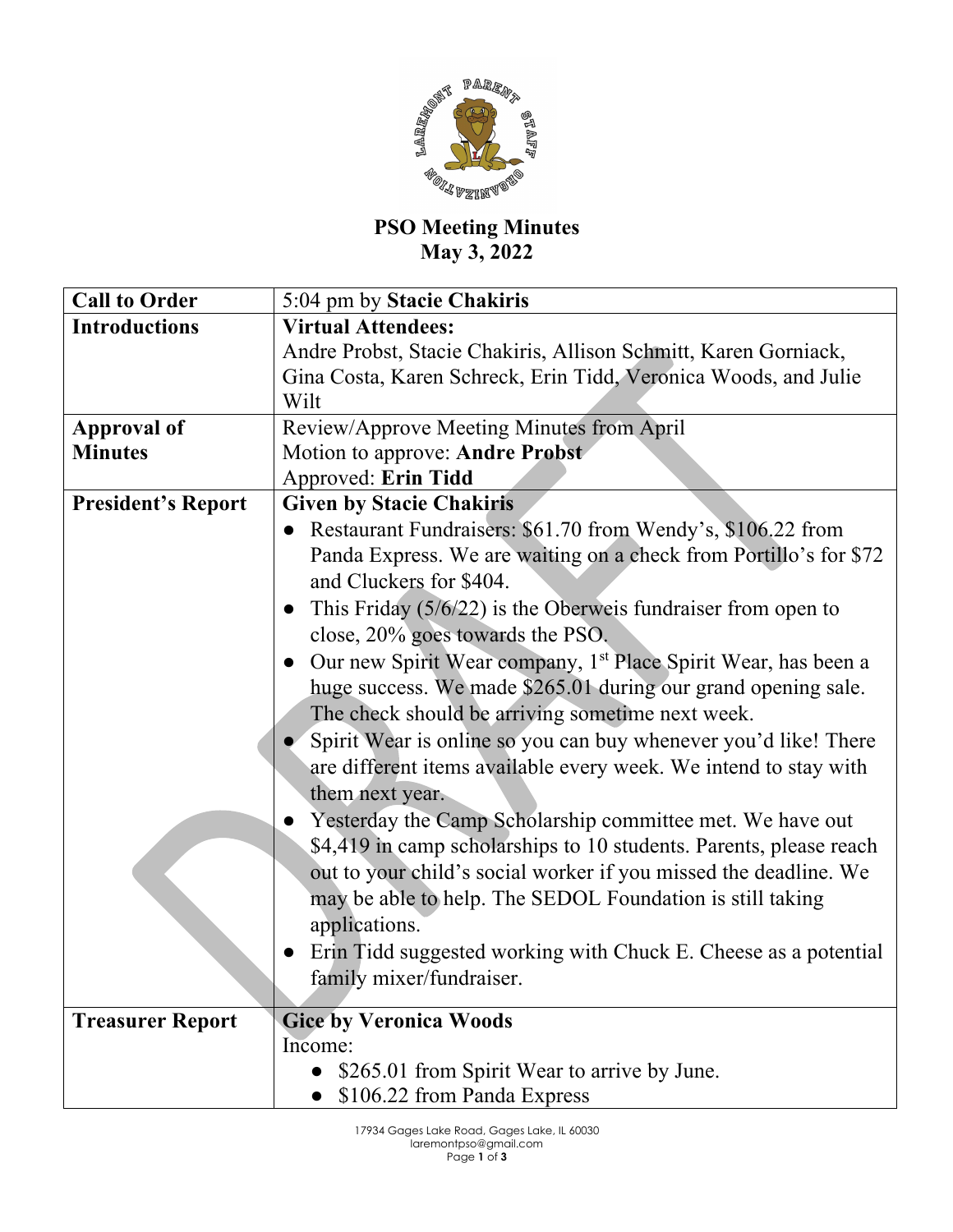

## **PSO Meeting Minutes May 3, 2022**

|                         | $\bullet$ \$61.70 from Wendy's                                                     |
|-------------------------|------------------------------------------------------------------------------------|
|                         | \$160 from Nothing Bundt Cakes                                                     |
|                         | \$404 from Cluckers                                                                |
|                         | Expenses                                                                           |
|                         | <b>SERF \$75</b>                                                                   |
|                         | \$115.06 Staff appreciation                                                        |
|                         | \$14.99 Zoom                                                                       |
|                         | Staff: please turn in SERF receipts, still have \$650 to give. We                  |
|                         | will be accepting receipts until the end of the school year.                       |
|                         | Our fiscal year ends at the end of June. The final fiscal year report<br>$\bullet$ |
|                         | will come out in summer. Stay tuned!                                               |
| <b>Secretary Report</b> | <b>Given by Karen Gorniack</b>                                                     |
|                         | • We are 2 days into Staff Appreciation Week and it's going well.                  |
|                         | We've awarded prizes to 5 staff members so far and they really                     |
|                         | seem to be enjoying the games.                                                     |
|                         | Please take pictures with or without props and encourage others to                 |
|                         | do so as well. You can tag the Laremont PSO in your photos or                      |
|                         | send them to us at laremontpso@gmail.com.                                          |
|                         | If anyone knows any potential volunteers who could help hand                       |
|                         | out ice cream on Friday.                                                           |
| <b>School Report</b>    | <b>Given by Allison Schmitt:</b>                                                   |
|                         | Staff Appreciation Week is going strong and it's evident that staff                |
|                         | are having fun. People are talking about how much they are                         |
|                         | loving it. The baby picture game is a big hit, super successful; 3                 |
|                         | more days to go.                                                                   |
|                         | Last week was trivia in the building by pods. It was fun for staff,                |
|                         | great to see collaboration and laughing.                                           |
|                         | ABC countdown is going on, tomorrow is Star Wars day.                              |
|                         | May is a big month, with prom back in person $5/13/22$ . King &                    |
|                         | queen voting soon.                                                                 |
|                         | • Unified Sports Day on 5/16/22, SEDOL wide event, fliers will be                  |
|                         | coming out. PSO volunteers wanted.                                                 |
|                         | • Last thing being planned is ESY; happy where we are at in May.                   |